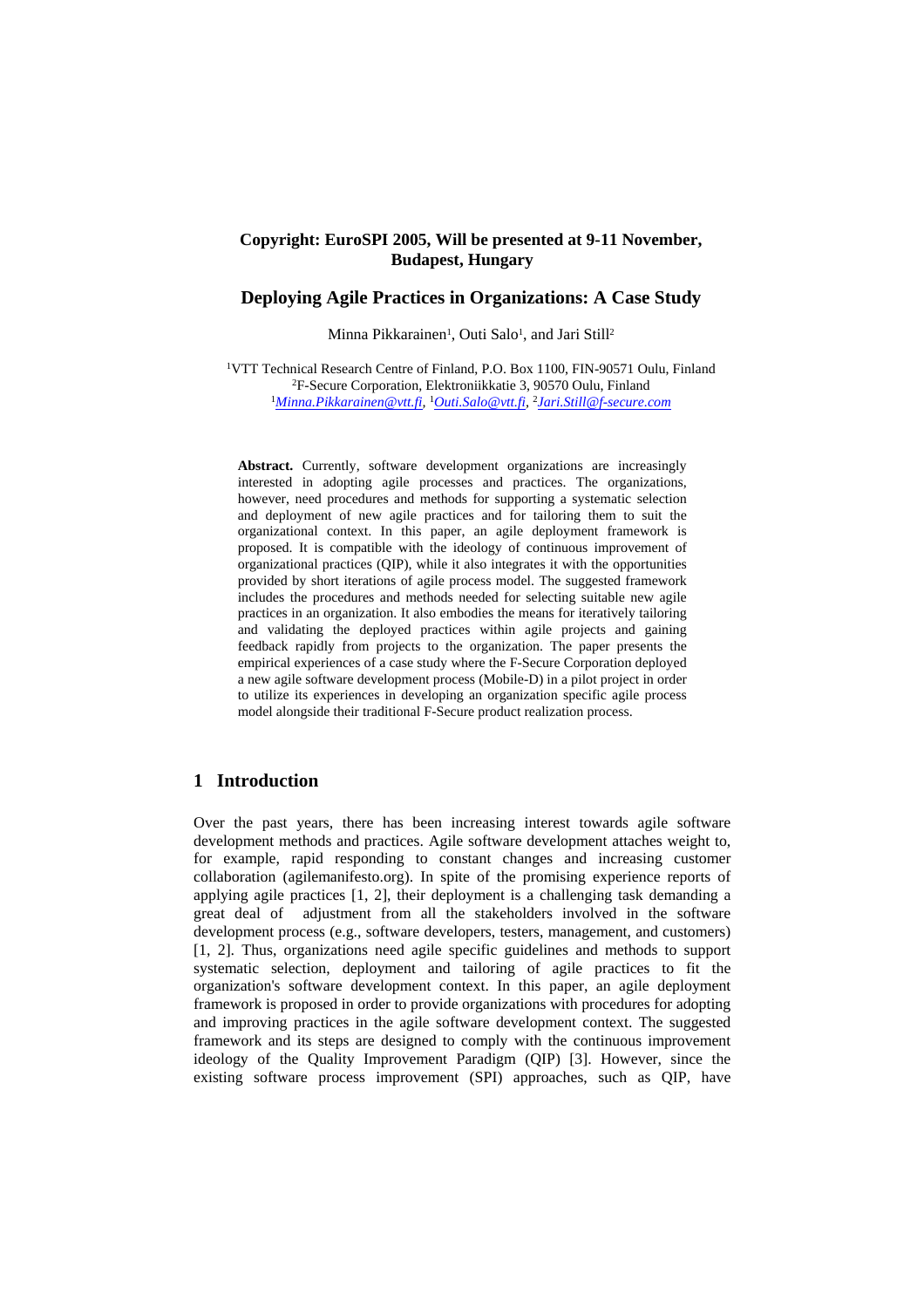originally been developed for the context of the traditional software development, they do not necessarily include all the elements and possibilities provided for the deployment by the agile software development process. For example, the iterative process adaptation within agile project teams is addressed in the principles of agile software development (www.agilemanifesto.org/principles.html). This provides project teams with a means of iterative tailoring the deployed practices in a validated manner and offers organizations rapid feedback from the deployment [14].

The traditional SPI methods can be utilized in the deployment of agile practices, e.g. the Goal-Question-Metric method for identifying feedback metrics [4]. However, the agile deployment framework identifies the agile specific methods that support the various tasks of deploying agile practices (i.e., agile assessment [5] used for setting goals and identifying suitable agile practices, and post-iteration workshops [6] for iteratively improving, validating and packaging feedback in projects).

This paper presents the empirical experiences of a case study where the F-Secure Corporation adopted an entire agile software development process (i.e., Mobile-D [7]) in order to evolve a agile approach alongside the traditional F-Secure product realization process. Thus, the aim of this study is to evaluate the proposed framework and to present how the steps of the agile deployment framework provide a loop for continuously improving organizational software development practices. The paper is composed as follows: Section 2 presents the agile deployment framework; Section 3 contains the research goals and context; and Section 4 the empirical evidence from the case study. The last section concludes the paper with final remarks.

## **2 The Agile Deployment Framework**

There are many different SPI approaches addressing continuous and systematical improvement of software development processes in organizations, such as the QIP [8]. The existing approaches include the aspect of deploying new practices if these are required to meet the organizational improvement goals. In QIP, two cycles of improvement are identified: 1) the organizational learning cycle in which, for example, the improvement goals and improvements are executed, and 2) project learning cycle which is used, for example, for piloting and for collecting feedback needed for finding problems and validating improvements. Many of the existing SPI approaches are goal-oriented and address the utilization of metrics data from software development projects in selecting and evaluating process improvements.

In this paper, an agile deployment framework is proposed. It is designed to integrate the iterative cycles of agile software development with the continuous improvement of organizational practices. Its focus is on deploying agile practices in organizations and it addresses the importance of utilizing the experiences of the software developers an important source of input to SPI. In Fig. 1, the original cycle of QIP (white) is mapped with the steps of the Agile Deployment Framework (grey): select agile practices, plan deployment, execute deployment, analyze and package results, and improve. The main difference of the proposed approach compared to traditional approaches is in its iterative execution of deployment, which provides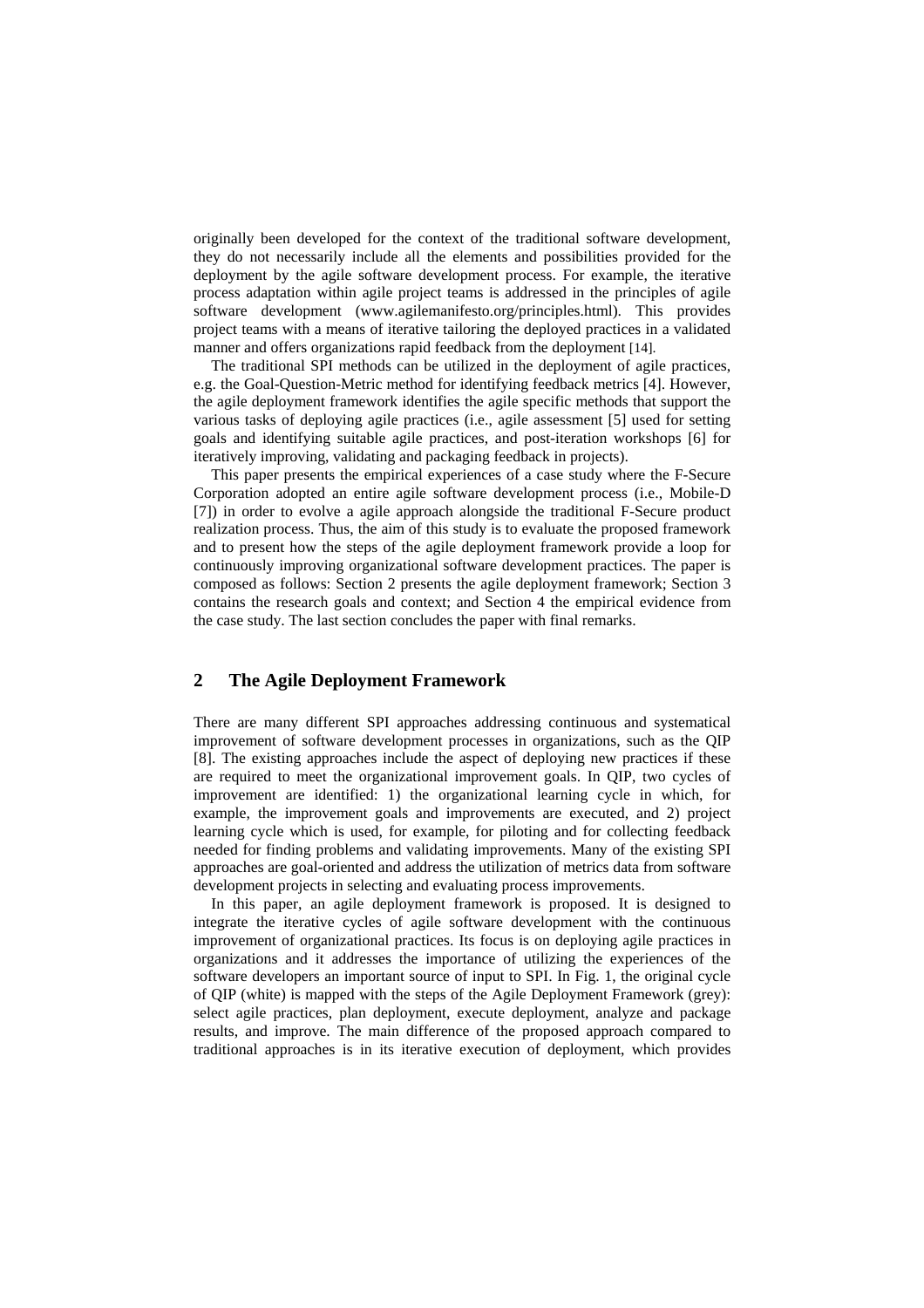

feedback from the iterative improvement and from the validation of the deployed practices in software development projects.

**Fig. 1.** QIP cycle (from [9]) and Agile Deployment Framework

Table 1. defines the steps of the QIP approach [8] and maps them with the steps of the agile deployment framework. The main activities of the deployment steps as well as the suggested agile specific methods to support deployment (i.e., agile assessment [5] and post-iteration workshops [10] (hereafter referred as PIWs)) are also included. The PIW method was evolved based on two existing agile reflection techniques, namely the reflection workshop technique by Cockburn [11] and the postmortem reviews by Dingsøyr et al., [12]. The PIW method, however, has been complemented with systematic planning, follow-up, and validation of SPI actions [10].

| <b>Table 1.</b> Mapping the Agne Deployment Framework with OIP |                        |                           |                          |            |  |
|----------------------------------------------------------------|------------------------|---------------------------|--------------------------|------------|--|
| <b>OIP</b> Steps                                               | <b>Main Activities</b> | Agile Deployment          | <b>Main Activities</b>   | Agile      |  |
|                                                                |                        | <b>Steps</b>              |                          | Methods    |  |
| 1.Characterize<br>and                                          | Gather knowledge of    | 1. Select agile practices | Set goals for deployment | Agile      |  |
| understand                                                     | projects               |                           |                          | assessment |  |
| 2. Set goals                                                   | Set goals for          |                           | Identify suitable        | Agile      |  |
|                                                                | improvement            |                           | practices                | assessment |  |
|                                                                |                        |                           | Select practices to      |            |  |
|                                                                |                        |                           | deploy                   |            |  |
| 3.Choose                                                       | Define models          | 2.Plan deployment         | Plan deployment          |            |  |
| processes, methods,                                            | needed by a project    |                           |                          |            |  |
| techniques, tools                                              | to achieve the goals   |                           | Prepare deployment       |            |  |
| 4.Execute                                                      | Implement the plans,   | 3. Execute deployment     | Execute deployment       |            |  |
|                                                                | collect measurement    |                           | Iteratively improve,     | PIW        |  |
|                                                                | data and provide       |                           | validate and package     |            |  |
|                                                                | feedback to project    |                           | feedback in projects     |            |  |
| 5. Analyze results                                             | Analyze project        | 4. Analyse, improve       | Analyze project          | Agile      |  |
|                                                                | practices, problems,   | and package               | feedback to identify     | Assessment |  |
|                                                                | findings and           |                           | improvements             |            |  |
|                                                                | recommendations        |                           |                          |            |  |
| 6.Package                                                      | Package experiences    |                           | Improve the              |            |  |
|                                                                | and ensure their use   |                           | organizational processes |            |  |
|                                                                | in future projects     |                           | Package                  | PIW        |  |

**Table 1.** Mapping the Agile Deployment Framework with QIP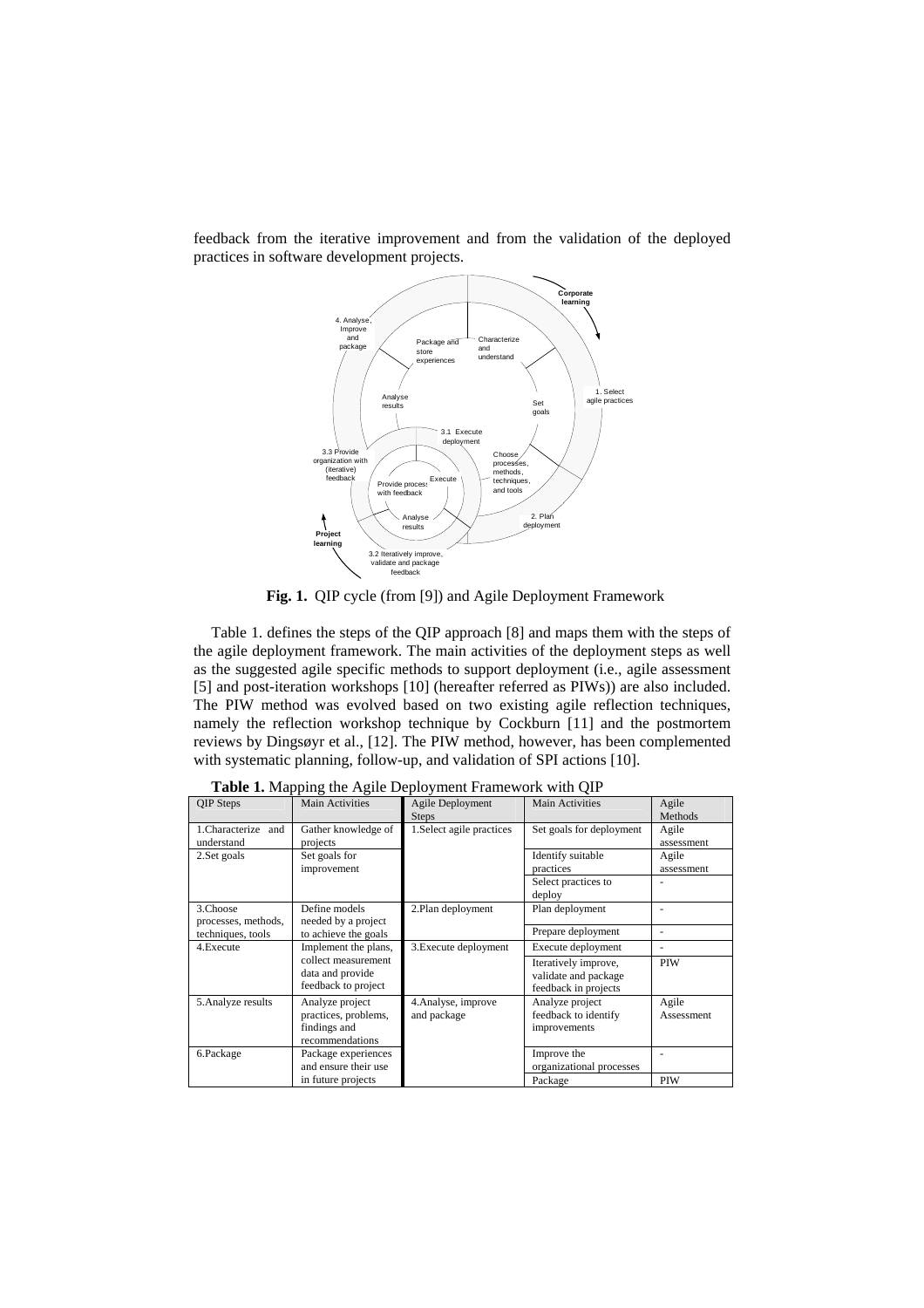In the following, the agile deployment steps are defined in more detail.

#### **2.1 Select Agile Practices**

An organization should first *set goals for deployment* and consequently, *identify* the potential agile practices. The existing ways to discover the agile methods to deploy are unstructured; for example, one may study the current agile literature or gain knowledge from partners who have already applied certain agile practices. The agile assessment [5], however, provides systematic and goal-driven mechanisms for *identifying* and *selecting* suitable agile practices for the organization specific context.

The steps of agile assessment are: 1) focus definition, 2) agility evaluation, 3) data collection planning, 4) data collection, 5) analysis and 6) final workshops. In the first step, the goals are set for adopting agile methods. The second step provides a better understanding on how suitable and effective the various agile methods would be in specific projects. The agile assessment data can be collected using interviews, agile assessment workshops, and from the recorded iterative SPI actions (from PIWs) and improvement opportunities (from project postmortems). In addition, various metrics data can be utilized in the analysis. Agile assessment workshops are conducted in order to identify the strengths and weaknesses of the software development process and to discuss the possibilities of increasing the agility of the development process together with the project stakeholders. The assessment workshops support project and organizational learning between different projects and also the development of an organizational level agile software development model. The agile assessor should be well aware of the available agile methods as well as the agile assessment method.

#### **2.2 Plan Deployment**

Organizations have different approaches to the deployment of new practices. An organization can, for example, select a pilot project or even embody the new practices directly in its organizational software development processes. Whether an organization plans to experiment with the new practices in a pilot project or to deploy the new practices in a larger scale, it should also *plan* how empirical feedback is provided for a continuous improvement of organizational practices. For example, it should be defined how the suitability of each adopted method will be evaluated during the piloting, and how the feedback from the (pilot) projects is stored and analyzed. Thus, in this step of agile deployment, it should be ensured that there are mechanisms available for the project teams to collect and store the relevant feedback in an appropriate format from projects to the organizational level.

The deployment phase also includes the *preparation* of projects involving changes to the daily software development practices. The preparation includes, for example, training, tailoring the deployed practices to fit the existing process, and preparing the tools considering the used practices. The deployment, thus, includes all the preparations needed for using the selected new practices in the selected projects.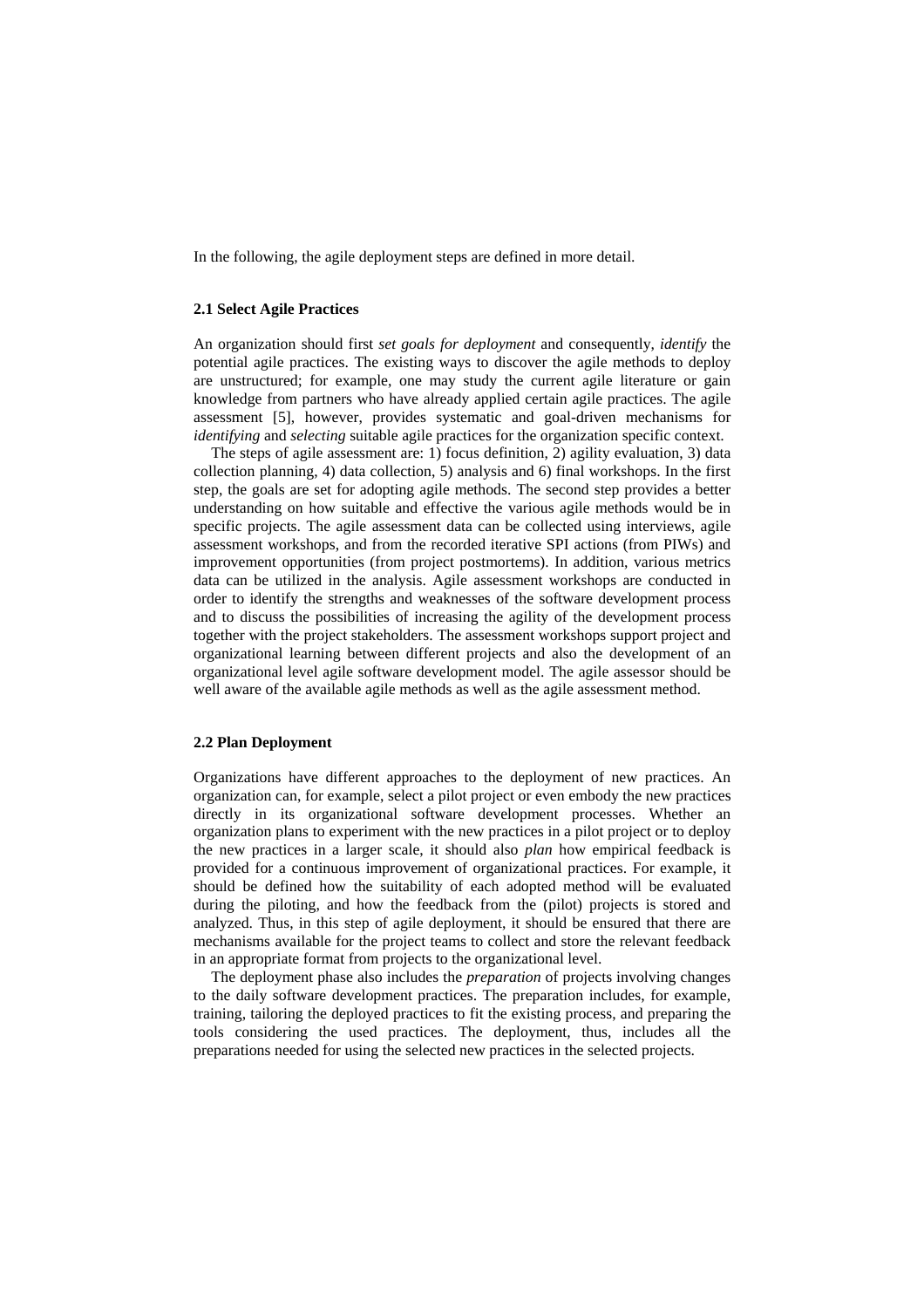#### **2.3 Execute Deployment**

Unlike the other steps of the agile deployment model, the execute step is conducted at the project level. Its focus, from the organizational viewpoint, is to gain feedback from the deployed practices in order to enhance the organizational processes. The execution of deployment consists of three steps: 1) execute deployment, 2) iteratively improve, validate, package feedback, and 3) provide the feedback to an organization. In the QIP, the execute step is defined as the project learning cycle (Fig. 1).

The projects selected for deploying agile practices can be regarded as pilot projects providing the organizational level with feedback on applying new agile practices. The short development cycles of agile software development provide rapid loops, which allow project teams to *iteratively improve* and adapt their daily working practices in a validated manner [13] based on their own experiences and domain knowledge. From the viewpoint of deploying new practices in an organization, this kind of iterative adaptation and *improvement* also provides a means for organizations to gain on-time feedback on how the project teams have adapted and improved their practices.

In agile deployment, the PIW method can be used for two purposes: 1) to provide project teams with a mechanism to tailor the deployed and the existing software development practices during the ongoing project in a validated manner, and 2) to provide the organizational level with mechanisms for gaining systematic and rapid feedback from the process improvement of (pilot) projects. The validation is done by implementing process improvements in the ongoing project and iteratively evaluating their usefulness with available metrics and experience data.

At the end of the software development project, the last PIW can be conducted as a traditional project postmortem [14]. As the project team will no longer be able to implement or validate the improvements at this point, the goal of the project postmortem is to harvest process knowledge from the stakeholders of the project teams solely for organizational improvement purposes. The postmortems, thus, provide another experience based feedback mechanism from projects to organization.

The PIW method offers mechanisms to *provide the organization with iterative feedback* from individual projects**.** A structured action point list [13] suggests how the SPI actions may be iteratively documented in a project in order to support SPI in an ongoing project and to provide validated SPI knowledge from projects to organizational improvement activities. Thus, the action point list includes the identification of the following issues for each improvement action: 1) the exact problem that the action point aims at solving, 2) the specific action to be taken, 3) the responsibilities for implementing the action and schedule, 4) the means to validate the usefulness of an action point, and 5) the results (qualitative or quantitative) of validation (updated in the following PIW after piloting). Another output of PIWs are the flap-sheets containing grouped experiences of the project team, which form the basis for the improvement actions of the project team (see more in [6, 15]).

## **2.4 Analyze, Improve, and Package**

The key purpose of the *analyze, improve and package* step is to make sure that the deployed practices that have been found useful in the pilot projects are identified and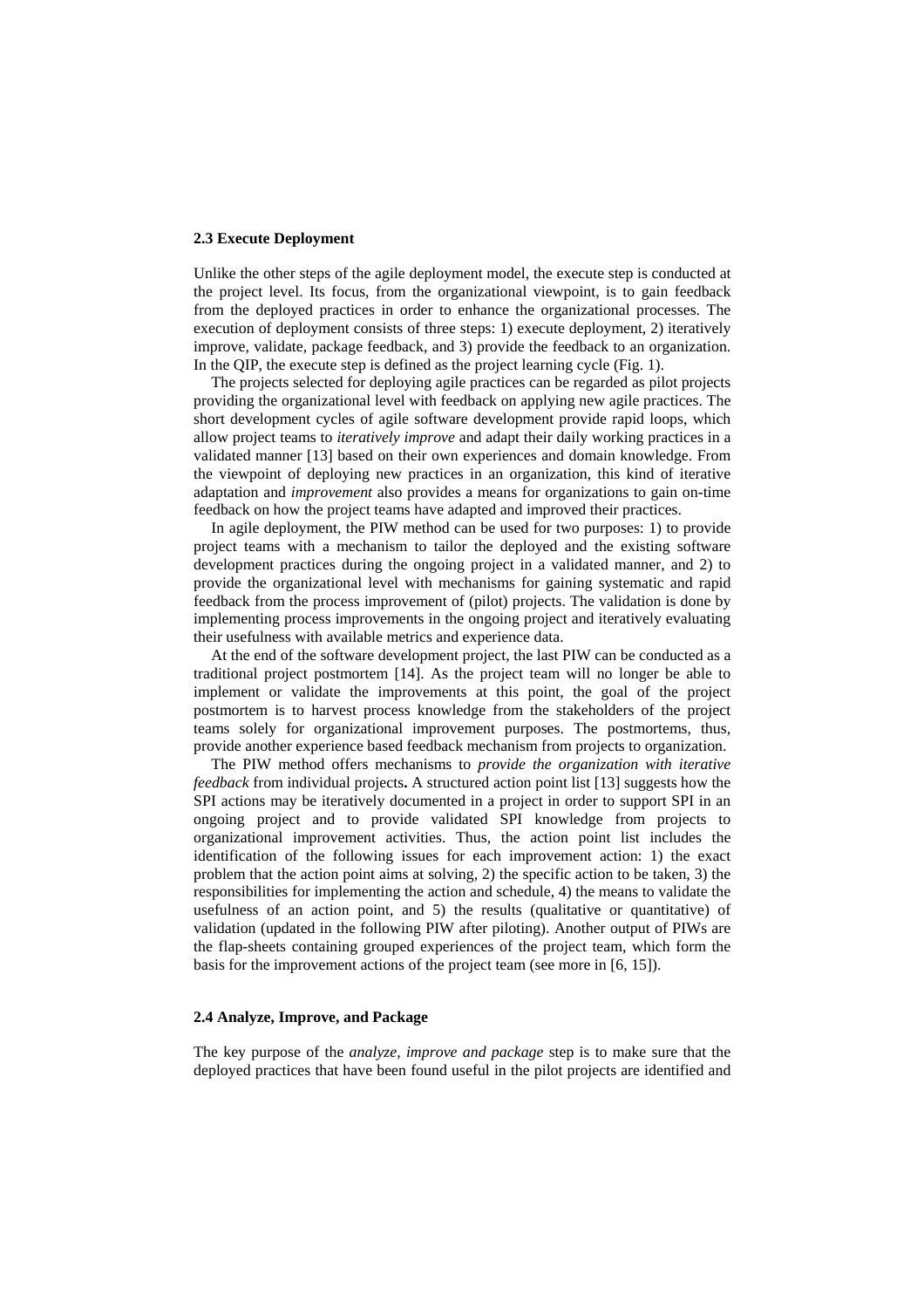employed in the organization. In the agile deployment framework, the organizational level can gain process knowledge from two sources: 1) agile assessments and 2) individual projects. More specifically, the projects can provide the organizational level with experience based process knowledge (validated improvements from PIW's and improvement opportunities from project postmortems). As suggested in QIP, the projects may have collected metrics data defined at the organizational level. The feedback from projects is analyzed, the improvement actions planned and implemented, and the results stored and packaged for later SPI purposes.

# **3 Research Context**

In this section, the goals, context, and methods of this research are presented.

### **3.1 Research Goals and Methods**

The goal of this research is to evaluate the proposed agile deployment framework in an industrial context. In particular, the usefulness of the agile specific methods integrated in the agile deployment framework is assessed, i.e., agile assessment [5] for *selecting* suitable agile practices in individual projects and within an organization and PIWs [6] for a continuous *adaptation and improvement* of these practices. In other words, the goal of this study is to evaluate if iterative software development model provides added value to the deployment of new practices and how it bonds with the loop of continuous improvement of organizational software development.

This research can be characterized as constructive research, in which a case study forms the basis for further development and evaluation of the proposed agile deployment model and the methods integrated in it. As a researcher was acting as a facilitator in the PIWs and project postmortem, an action research approach (e.g., [16]) was applied especially in activities concerning project level SPI. Both the agile assessor and the facilitator participated in the improvement activities at the end of the project. An participative approach enabled an effective way to "integrate theory with practice through an iterative process of problem diagnosis, action intervention, and reflective learning" [17] throughout the case study. Both quantitative and qualitative data was collected from project and organizational SPI activities. In addition, a questionnaire was prepared to collect the developers' perceptions of the PIWs.

#### **3.2 Research Context**

The case study of this research was conducted at F-Secure Corporation, an organization developing products to protect individuals and businesses against computer viruses and other threats spreading through the Internet and mobile networks. At F-Secure, a project named Phantom was set up to pilot an agile software development process (i.e., Mobile-D [7]) that had earlier been developed at VTT.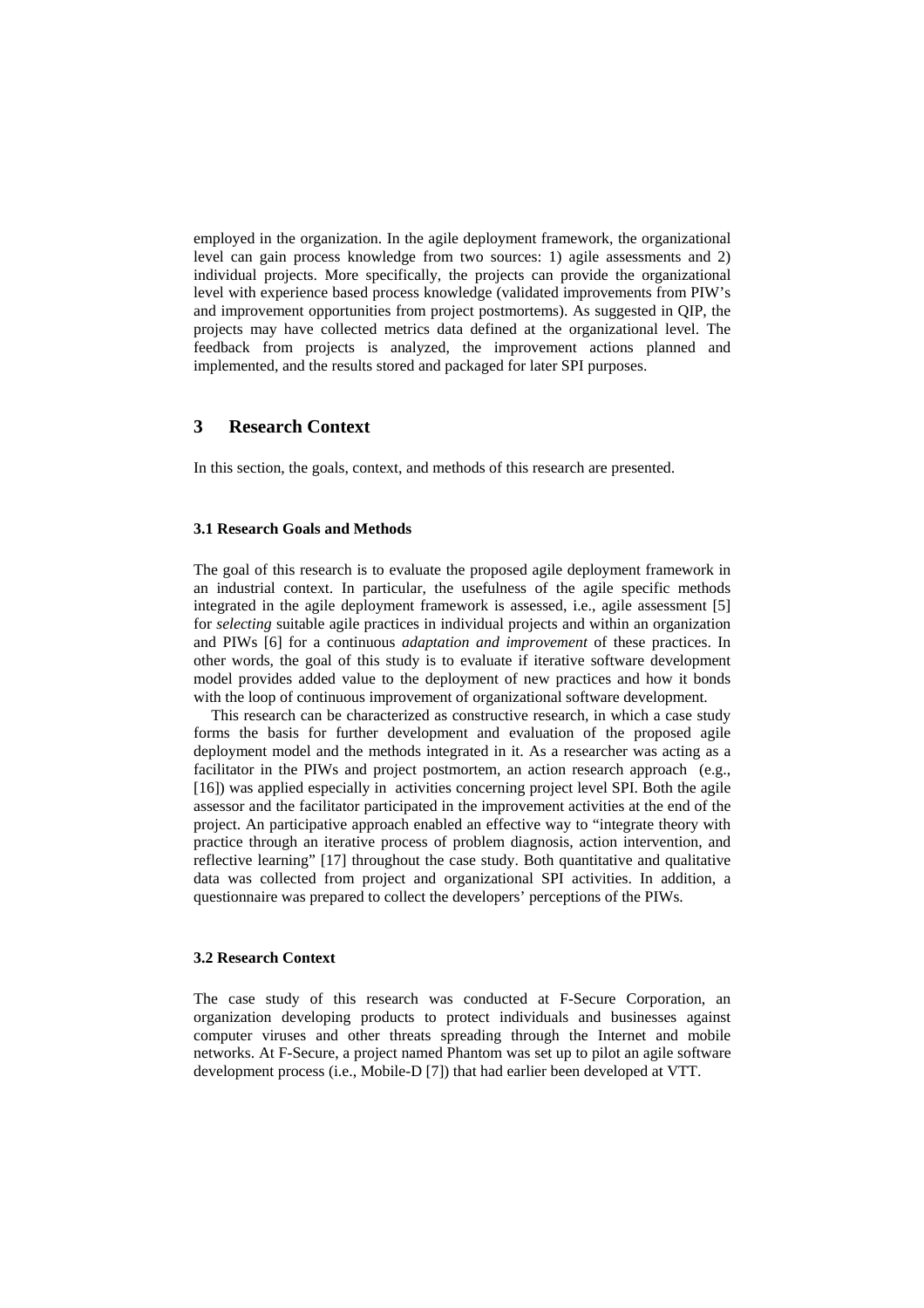The goal of the Phantom project was to develop a mobile security application. The core of the case project team consisted of four software developers and one tester who were working in an open office space. The Phantom team conducted five software development iterations in all (1x1 week, 3x2 weeks, 1x1 week) and completed a total of 7.2 person months of effort. The team leader of the project provided by the research organization was an expert in the Mobile-D process. Thus, the team had constant support and coaching available on adopting the new agile practices. Other stakeholders of the project were the organizational management, a project manager, two customers and quality engineers, and an exterior facilitator. The customers were available on-site in the same department, but not constantly working in the Phantom office-space as suggested in Extreme Programming (XP) [18].

### **4. Case Study**

In this section, the most important empirical results are presented concerning how the case organization conducted the deployment of Mobile-D in the Phantom project.

### **4.1 Select Agile Practices**

The goal at F-Secure was to deploy an agile software development model (i.e., Mobile-D) in a pilot project in order to utilize its experiences in evolving an organization specific agile process model. Prior to launching the Phantom project, the Scrum method had already been introduced in a few projects. The Mobile-D process itself contained the methods for gaining feedback from projects to the organization (i.e. PIWs, project postmortem, and defined metrics). These methods were systematically used in the case organization for iterative adaptation of the used practices in the project and in order to provide the organization with validated improvements and improvement opportunities from the case project.

#### **4.2 Plan the Deployment**

At F-Secure, various activities were needed for setting up the pilot. Firstly, in order to ensure a successful deployment of Mobile-D, the project team of F-Secure was complemented by developers from VTT, who were experts in Mobile-D and could thus provide on-line coaching for the in-house developers. Many of the agile practices and tools included in the Mobile-D process were new at F-Secure. Thus, a software development (e.g., unit testing tools) and working environment (e.g., openoffice space) was set-up, and the project team was trained to use the new procedures. In the case project, however, no tailoring of the deployed practices to the existing organizational processes was needed as Mobile-D was adopted as such.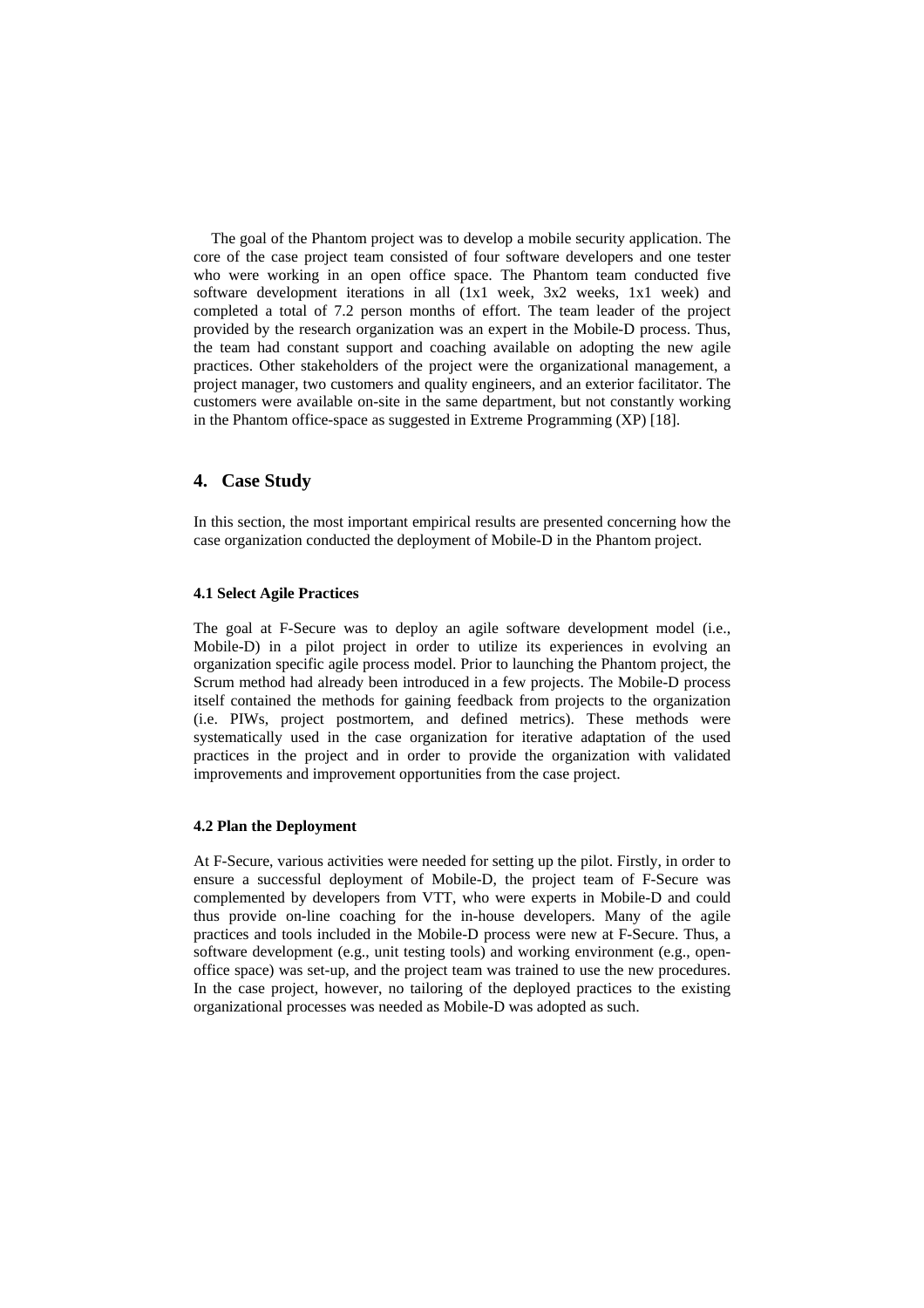#### **4.3 Execute Deployment**

The iterative *improvement, validation and packaging* tasks were ensured by adopting the PIW method and by conducting a project postmortem. The Phantom project team collected a fair amount of metrics data, as suggested by Mobile-D. The data was used, for example, for validating the iterative process improvements in PIW's.

In Phantom, a total of three PIWs where held after the first three iterations. The workshops were attended by the project team and also by one of the customers and some quality assurance team members. The participants first collected positive and then negative experiences from the previous iteration on a flap-sheet. The facilitator (expert in the Mobile-D process) led the discussion using the negative experiences as a basis to define process improvements for the next iteration.



**Fig. 2.** Quantity of Phantom Post-Iteration Workshop Results

Fig. 2 illustrates the number of positive and negative experiences, as well as the implemented improvements resulting from the three subsequent PIWs. It should be noted that there were five participants in the  $1<sup>st</sup>$  PIW and seven in the last two. Thus, the declining trends in all the categories presented in Fig. 2 would be even more distinct if relative numbers were presented for the findings of the  $1<sup>st</sup>$  PIW.

Each PIW resulted in a structured action point list (see more in [13]), which was put on the wall of the open-office space and also iteratively e-mailed to project management for monitoring and organizational improvement purposes. Thus, the PIW data was iteratively packaged in the project and delivered to the organizational level. For each process improvement, the specific improvement action, the reasons for it, the means of validation and its effectiveness were documented. After the validation (i.e., after the improvement had been experimented in project iteration) the proven usefulness or non-usefulness of the process enhancement was also documented.

| <b>Table 2.</b> Most important improvement Categories in the Phantom Project |                                 |                            |                             |  |  |  |
|------------------------------------------------------------------------------|---------------------------------|----------------------------|-----------------------------|--|--|--|
|                                                                              | <b>Improvement Category</b>     | <b>Improvement Actions</b> | <b>Negative Experiences</b> |  |  |  |
|                                                                              | <b>Ouality Assurance</b>        |                            |                             |  |  |  |
|                                                                              | Pair-Programming                |                            |                             |  |  |  |
|                                                                              | Project Monitoring & Management |                            |                             |  |  |  |

**Table 2.** Most Important Improvement Categories in the Phanto

The PIWs revealed several problems and produced a number of improvement solutions. The top three improvement categories are illustrated in Table 2 along with the number of resulting improvement actions and the amount of negative experiences on each topic. As it can be seen in Table 1, several improvements were needed on the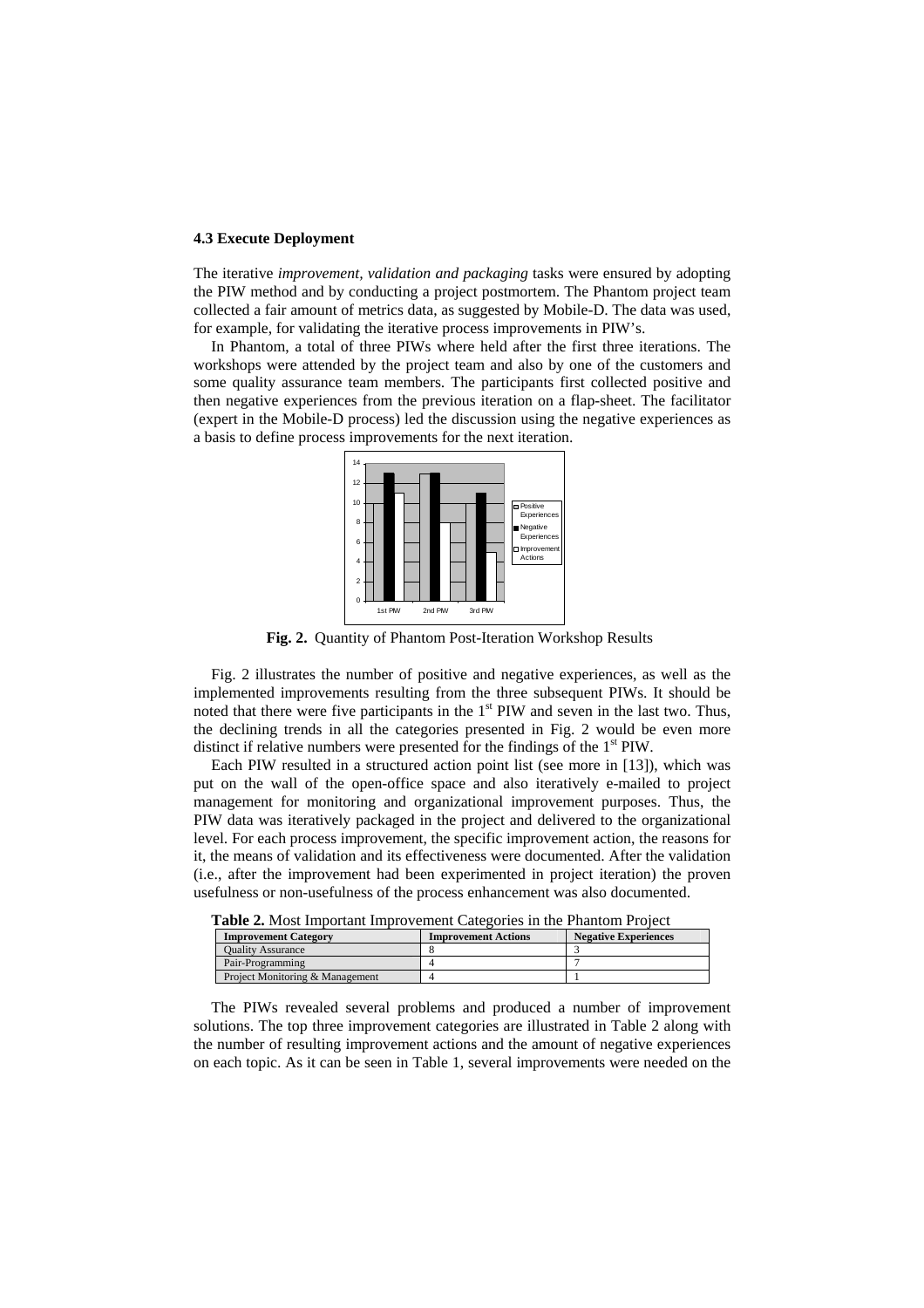Quality Assurance (QA) category, which includes issues related to unit testing, verification of tasks, and system testing. The Pair-Programming (PP) practice was also found highly controversial throughout the project. Some project members (4/7 of negative experiences) wished to increase the use of PP in the project, whereas the others (3/7 experiences) found it mostly unnecessary. For solving this problem, the team agreed to iteratively identify the tasks that would require PP. However, due to the resistance of a proportion of the project team, none of the tasks were identified as such and in the second iteration, for example, only two out of a total of 12 tasks were partially implemented using PP. Thus, the team failed to reach an agreement during the project on how extensively the PP practice should be adopted. The third most active improvement category was project management, which was mainly concerned with the improvement of the templates used for defining tasks and improving the usefulness of the information radiator [11] for project monitoring.

In addition, a project postmortem was held after the Phantom project together with the Phantom project team and its stakeholders. The aim was to distinguish the most suitable and unsuitable agile practices for the F-Secure specific agile process. Because of the Agile Assessment purposes, the Phantom postmortem was organized together with the PIW facilitator and the agile assessor. In the postmortem, the project stakeholders identified the most suitable and unsuitable practices of Mobile-D process. The best practices identified were unit testing, the incremental process model, and iterative planning of tasks with the customer. The most unsuitable practices were the PP practice, open office space, and the procedures of QA. In the postmortem, improvements for the three top unsuitable agile practices and the key benefits of the best agile practices compared to their traditional plan driven software development approach were also identified. On the basis of the project experiences, a number of problems and solutions were revealed. These were summarized by the facilitators and reported to the F-Secure management for further analysis.

At F-Secure, the PIWs were found a useful method of improving the practices at project and organizational levels. In the Phantom postmortem, the management and the customer reported PIWs as one of the positive practices of Mobile-D. Likewise, the questionnaire filled in by the project stakeholders revealed that they either strongly or somewhat agreed (other options being neutral, somewhat disagree, and strongly disagree) on the claim that "PIWs were useful in finding improvements in software development practices during the project". They also strongly or somewhat agreed that "it would be useful to carry out PIWs also in future agile projects". However, both the project team and the management requested that in future PIWs the project team would need to be able to suggest action points iteratively directly to the organizational level also as some of the action points could not be implemented by the project team on its own. They might have required, for example, organizational participation or decision making. The management was willing to consider and implement such process changes already during the pilot project.

#### **4.4 Analyse, Improve and Package**

At F-Secure, the *organizational improvement* of the used agile practices was done immediately after the Phantom postmortem. The F-Secure management, Phantom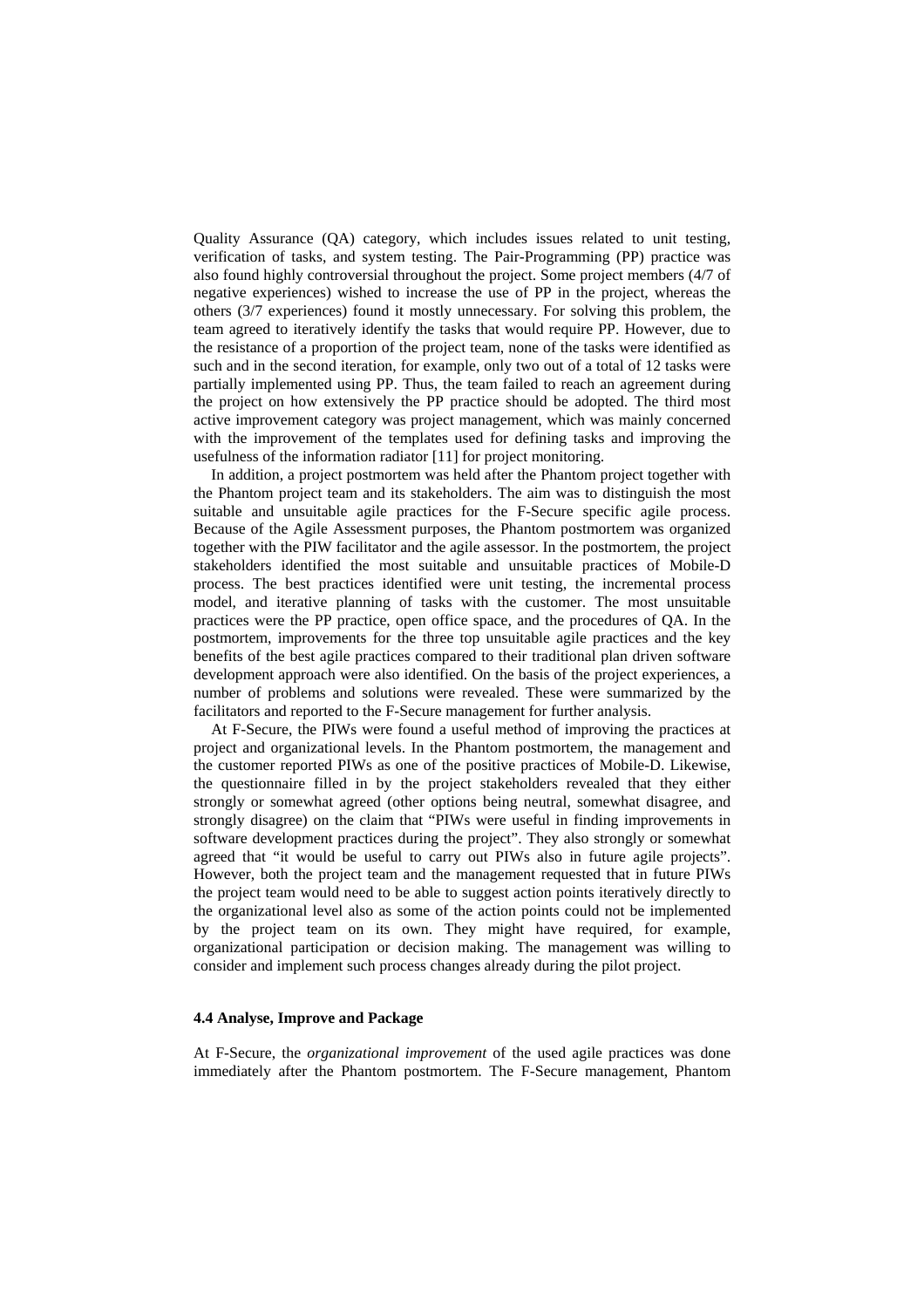project team and its stakeholders participated in the organizational improvement workshop, which focused on elaborating the used agile practices for the organizational agile software development process. The external facilitator (of PIWs and the Phantom postmortem) was present to provide information on the SPI actions during the project as well as on the Mobile-D when needed. The agile assessor observed the workshop and gathered information for the ongoing agile assessment.

In the organizational improvement workshop, the recommendations of project stakeholders were collected and discussed on each Mobile-D phase. Prior to the workshop, the F-Secure management had made the necessary preparations and provided feedback from the PIWs and the Phantom postmortem. Thus, the sheet that was used for collecting the opinions of the workshop participants was pre-filled by the management to include the evident improvements that had already been identified (e.g. separated office space, and exclusion of the PP practice). Table 3 illustrates the organizational SPI decisions on QA practices made in the improvement workshop.

| Practice  | Improvement                                                                 | Cause                                                        | Origin                                      |  |  |
|-----------|-----------------------------------------------------------------------------|--------------------------------------------------------------|---------------------------------------------|--|--|
| <b>OA</b> | Established collaboration of test<br>and development teams                  | Lack of external test team activities in<br>the used process | <b>PIWs</b>                                 |  |  |
|           | Iteratively updated<br>documentation to support an<br>external testing team | Unclear test focus due to lack of<br>design documentation    | Organization<br><b>Improvement Workshop</b> |  |  |
|           | Daily wrap-up meetings                                                      | Development team in separate rooms                           | Postmortem                                  |  |  |
|           | Defined code review practices                                               | PP excluded from the process                                 | Postmortem                                  |  |  |

**Table 3.** Organizational Improvements on the QA Practices

The *agile assessment* [5] was held after the first organizational improvement workshop. It was conducted by assessors who were familiar with the existing agile software development practices and with the agile assessment method. The goal was to *analyse* the suitability of the agile practices based on the feedback from the agile pilot projects and also from more traditional software development projects in order to evolve an F-Secure specific agile software development process. Two earlier projects had piloted the Scrum method while only the Phantom project used Mobile-D that included PIWs and postmortems providing agile assessments with validated process knowledge and improvement opportunities. In addition to the action points lists, reports and flapsheets of PIWs and postmortem, assessment data was collected using interviews, agile assessment workshops, and by observing the organizational improvement workshop. The available metrics (e.g. effort data) were utilized.

In the Scrum projects, agile assessment workshops where conducted to analyse the used agile practices together with the development team. The key problem, however, was the validity of the workshop results. The team members could not necessarily remember exactly what had happened in the project two or three months earlier during the project iterations. Instead, the validated PIW data (flap sheets, action point lists) provided new opportunities to analyse the advancement of the used agile practices (i.e., different solutions that had been experimented and evaluated) between the project iterations and to compare experiences of the different projects for finding the relevant agile based solutions for improving future software development processes. As an example, PP was one of the most problematic practices used in all the projects. In the Scrum projects, PP had been used in an unsystematic manner in complex coding situations. PP was also one of the most controversial practices in the Phantom project. The validated PIW data proved that PP was problematic throughout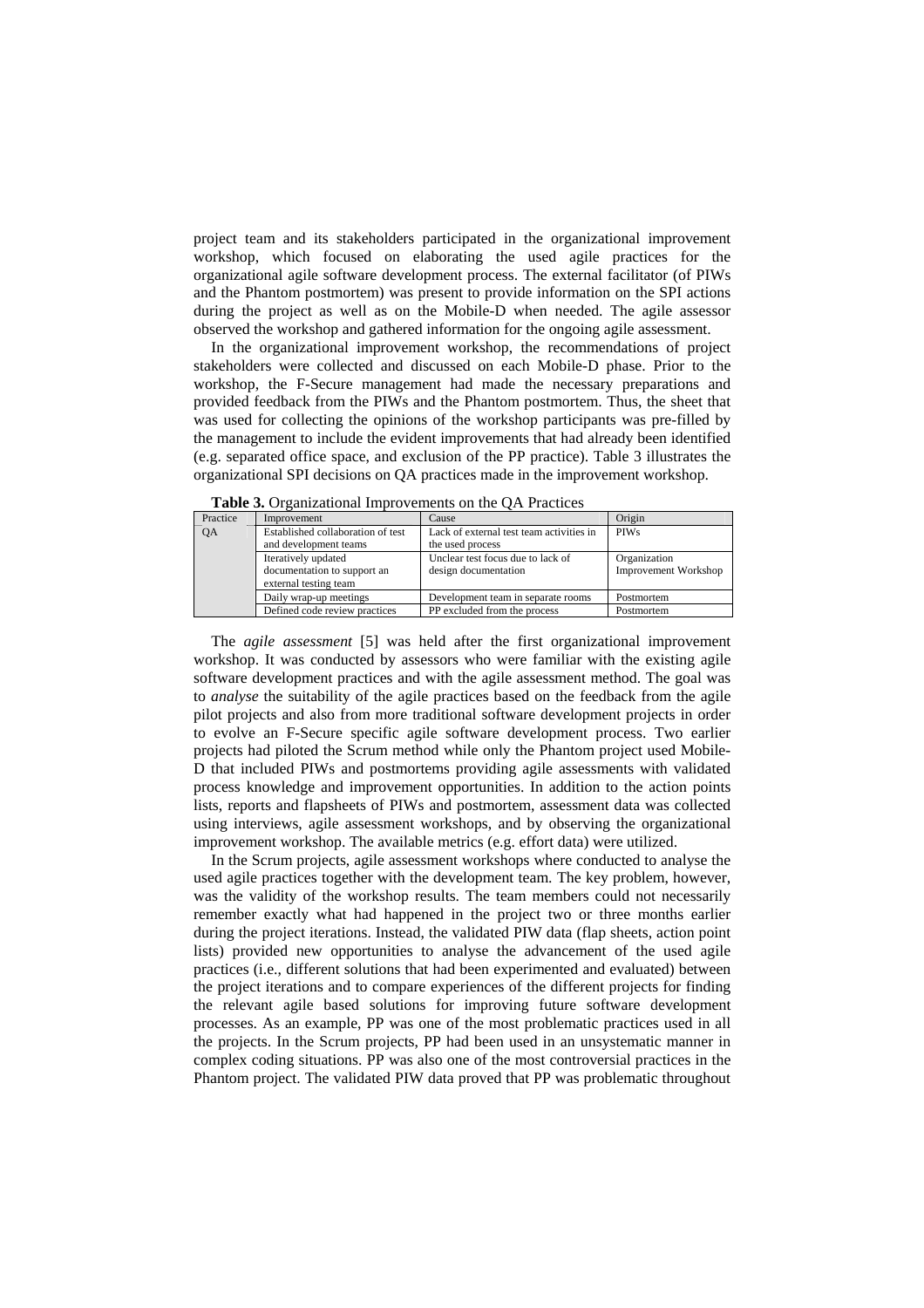the project. It was defined in the first PIW that PP should be used but only in complex tasks and for knowledge dissemination purposes. In spite of this, one of the key negative findings in the second and third PIWs was the use of PP in the project. Due to the resistance of a few persons, a decision was made not to use PP systematically in organizational practices at that point. The analysis of the postmortem data in the agile assessment, however, revealed that dropping PP from the software development process would demand additional QA practices such as code reviews.

### **5. Conclusions and Further Work**

Currently, the agile software development methods provide an attractive alternative to the traditional plan-driven software development approaches. Specific procedures are, however, needed to support a systematic selection and deployment of new agile practices as well as for tailoring them to suit individual organizations. Thus, this paper proposes an agile deployment framework for software development organizations, designed for deploying and adapting agile practices in an iterative and agile specific manner. The framework puts emphasis on how the deployment can be carried out in the iterative life cycle of agile software development and how it integrates with the continuous improvement of organizational practices.

In this paper, the empirical results from a case study are presented in order to illustrate how an agile development method (Mobile-D) was deployed in a pilot project in F-Secure Corporation. The organizational goal was to utilize the experiences from the pilot project in establishing organizational agile process. The pilot project applied a post-iteration workshop method [6] (i.e. PIWs) for iterative *adaptation and improvement* of agile practices. Some more traditional mechanisms were also used for collecting the experience based feedback from the project for the needs of the organization (i.e., project postmortems). In addition, agile assessment [5] was conducted, utilizing the validated knowledge from PIWs.

The key point of this paper is to empirically evaluate the efficiency of PIWs in agile SPI, and the usefulness of systematically collected and validated PIW results in agile assessments. Furthermore, it is defined how these two agile specific SPI methods can be used to build an agile deployment framework, i.e. compatible and appropriate mechanisms for adopting and adapting agile methods, which also provide for continuous SPI in software development organizations. The qualitative results of deploying the different agile methods and practices of Mobile-D in the case project, however, are organization specific and not generalizable without further empirical evidence. Thus, the focus of this paper is on describing how the agile deployment was conducted in an industrial environment as suggested by the agile deployment framework and not so much on any detailed analysis of the qualitative findings of different agile practices adopted in the case organization.

The empirical evidence from the case study illustrates how the case organization was able to employ and benefit from the deployment mechanisms suggested in the agile deployment framework. Both the customer and the project team found the PIW method a useful mechanism in iteratively improving the daily working practices. The management also found the iterative and validated feedback from PIWs as well as the